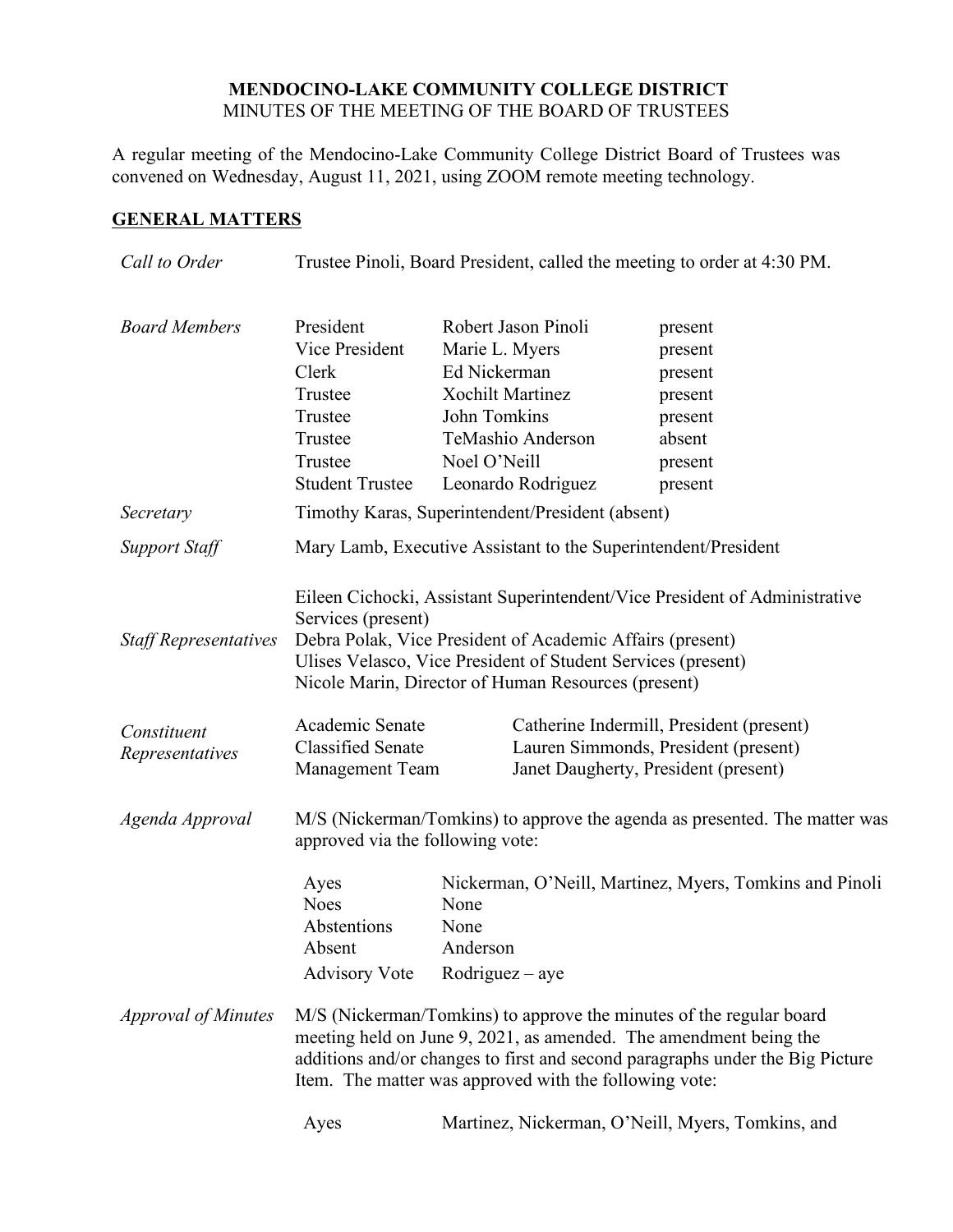|                                                         | <b>Noes</b><br>Abstentions<br>Absent<br><b>Advisory Vote</b>                                                          | Pinoli<br>None<br>None<br>Anderson<br>$Rodriguez - aye$                                                                                                                                                                                                                         |  |
|---------------------------------------------------------|-----------------------------------------------------------------------------------------------------------------------|---------------------------------------------------------------------------------------------------------------------------------------------------------------------------------------------------------------------------------------------------------------------------------|--|
| <b>Public Comment on</b><br><b>Closed Session Items</b> | returning to campus next week.                                                                                        | Board President Pinoli informed the meeting participants that<br>Superintendent/President Karas is not present at tonight's meeting due to a<br>family emergency he needed to address, and it is anticipated he will be<br>There were no comments made on closed session items. |  |
|                                                         | <b>CLOSED SESSION</b>                                                                                                 | The Board adjourned to Closed Session at 4:37 PM with Board President<br>Pinoli stating items 2.1, 2.2 and 2.3 would be discussed in closed session.                                                                                                                            |  |
| Report of Action<br>Taken in Closed                     | <b>OPEN SESSION</b>                                                                                                   | The Board returned to open session at 5:08 PM with Board President Pinoli<br>reporting the following from closed session:                                                                                                                                                       |  |
| <b>Session</b>                                          | There was no action taken by the Board on items 2.1 and 2.2. On item $#2.3$ ,<br>the board took the following action: |                                                                                                                                                                                                                                                                                 |  |
|                                                         |                                                                                                                       | "In closed session on June 10, 2021, the Board of Trustees unanimously took<br>action to terminate a Facilities Specialist. The District has not received an<br>appeal, and so the Board's action is final."                                                                    |  |
| <b>Public Comments</b>                                  |                                                                                                                       | There following members of the public addressed the board at this time:                                                                                                                                                                                                         |  |
|                                                         | opposition of deleting it.                                                                                            | Lois O'Rourke, President of SEIU 1021 at the college addressed the board.<br>Initially, she addressed the board regarding Board Policy 718 and spoke in                                                                                                                         |  |
|                                                         |                                                                                                                       | She also addressed the current budget. She stated we currently have the largest<br>reserve in college history and shared that now is the time for the Board to show<br>its support of the staff especially in the area of a cost-of-living adjustment.                          |  |
|                                                         | following information:                                                                                                | PRESIDENT AND ADMINISTRATION REPORT<br>A written report was presented by Superintendent/President Karas. Assistant<br>Superintendent/Vice President of Administrative Services Cichocki added the                                                                               |  |
|                                                         |                                                                                                                       | Assistant Superintendent/Vice President of Administrative Services extended<br>an invitation to the trustees to attend the college's inservice meeting which will<br>be held this Friday beginning at 9:00 AM using a virtual format.                                           |  |

# **CONSENT AGENDA**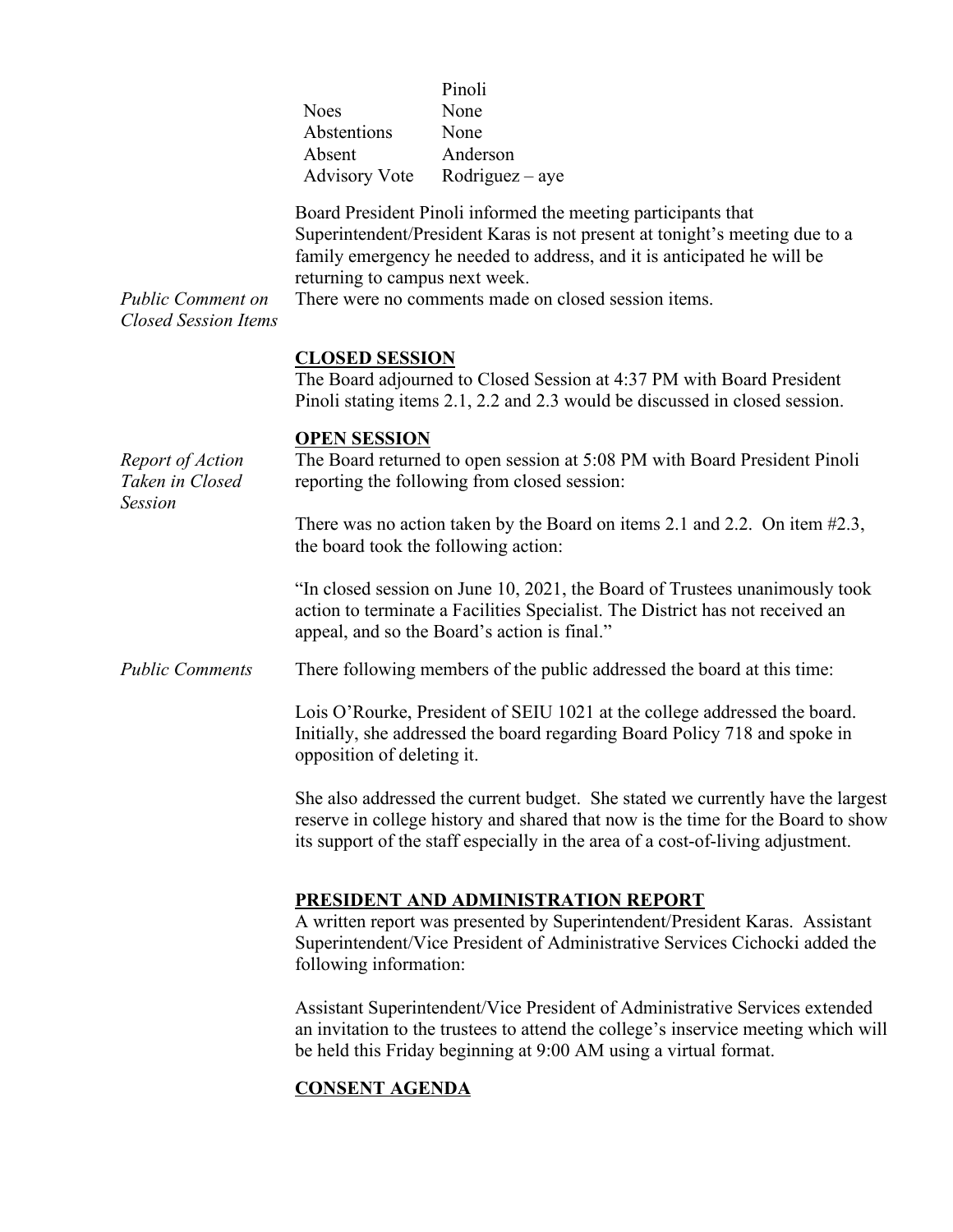M/S (Tomkins/Nickerman) Board of Trustees does hereby approve the Consent Agenda as presented. The consent agenda was approved with the following vote:

| Ayes        | Martinez, Myers, O'Neill, Tomkins, and Pinoli |
|-------------|-----------------------------------------------|
| <b>Noes</b> | None                                          |
| Abstentions | None                                          |
| Absent      | Anderson and Nickerman                        |
|             | Advisory Vote Rodriguez - aye                 |

Items with an asterisk \* were approved by one motion as the Consent Agenda.

#### **Personnel**

*Consideration to approve Personnel List – Short Term Non-Continuing Employees*

*Consideration to approve personnel List – Part-Time* 

*Consideration to approve the List of* 

*Consideration to* 

*Consideration to* 

*Time Faculty*

*Faculty*

*Volunteers*

*approve Employment – Classified*

*approve* 

\*RESOLVED, That the Mendocino-Lake Community College District Board of Trustees does hereby ratify the employment of the short-term noncontinuing (STNC) employees as submitted and presented at the meeting pending receipt of all necessary employment eligibility requirements.

\*RESOLVED, That the Mendocino-Lake Community College District Board of Trustees does hereby approve the employment of the Part-Time Faculty for the Fall 2021 semester as presented pending receipt of all necessary employment eligibility requirements.

\*RESOLVED, That the Mendocino-Lake Community College District Board of Trustees does hereby approve the list of volunteers as presented.

\*RESOLVED, That the Mendocino-Lake Community College District Board of Trustees hereby employs Nicholas Orloff as Instructional Technology Specialist, effective August 1, 2021; and Amber Shrum as Learning Center Assistant, effective September 1, 2021; pending receipt of all necessary employment eligibility requirements.

*Employment – Full-*\*RESOLVED, That the Mendocino-Lake Community College District Board of Trustees hereby employs Mr. Michael Pratt as a tenure-track full-time instructor in Automotive Technology, effective August 13, 2021; and Maria (Meztli) Avina Patino as a tenure-track full-time counselor in EOPS/CARE effective September 1, 2021, pending receipt of all necessary employment eligibility requirements.

*Consideration to approve Transfer - Classified*

\*RESOLVED, That the Mendocino-Lake Community College District Board of Trustees hereby approves the transfer of Beatriz Sanchez, Administrative Assistant II, effective October 1, 2021, as presented.

*Consideration to approve Working Out of Class Compensation*

\*RESOLVED, That the Mendocino-Lake Community College District Board of Trustees hereby approves the working out of class compensation for Amy Nelson and Jana Rauch as presented.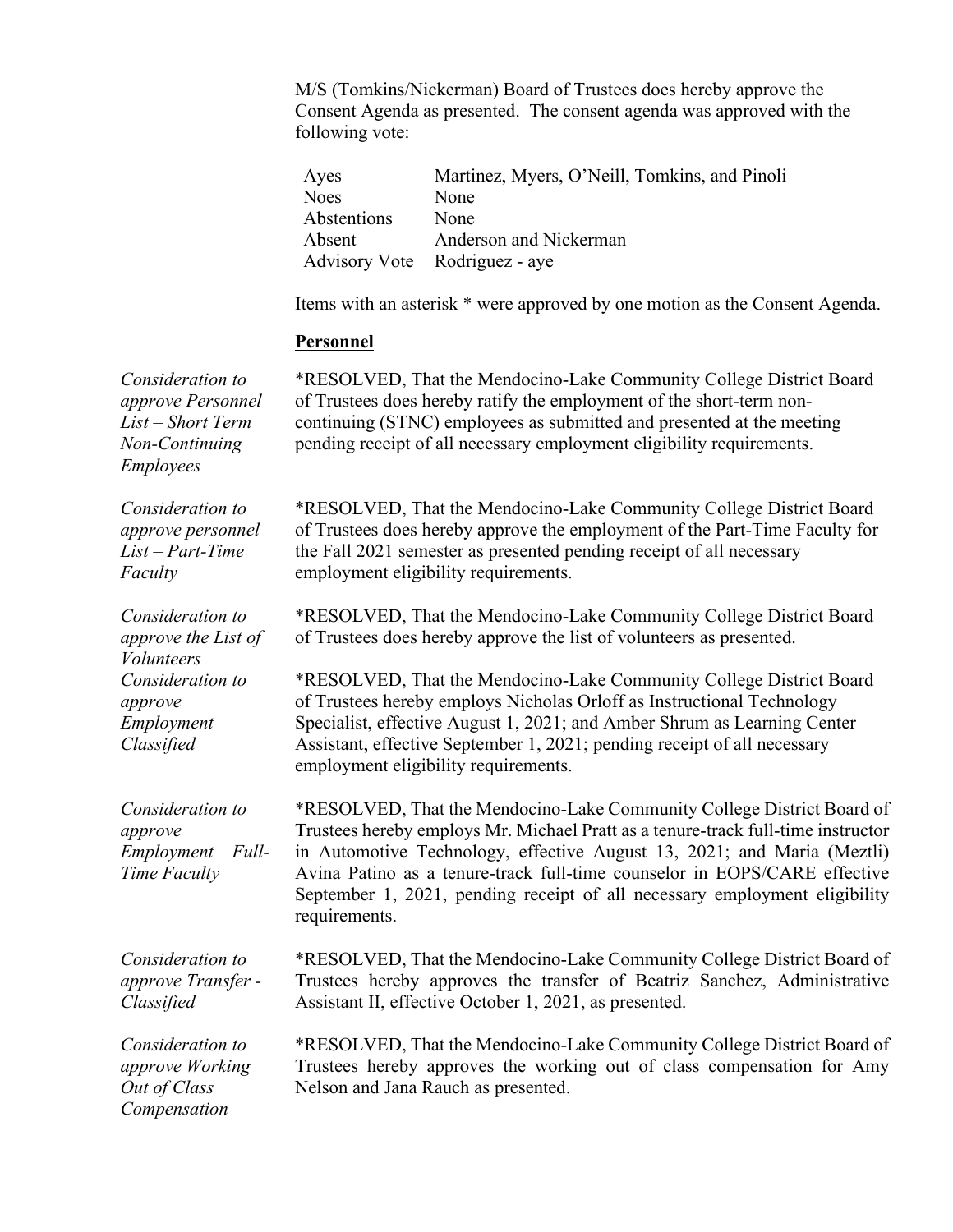| Consideration to<br>ratify the<br>Mendocino-Lake<br><b>Community College</b><br><b>Part Time Faculty</b><br><b>Bargaining</b><br>Unit/MPFA 2021-24<br>Tentative Agreement | *RESOLVED, That the Mendocino-Lake Community College District Board<br>of Trustees hereby ratifies the 2021-2024 Tentative Agreement between the<br>Mendocino-Lake Community College District and the Mendocino-Part Time<br>Faculty Association (MPFA) as presented.                             |                                                                                                                                                        |
|---------------------------------------------------------------------------------------------------------------------------------------------------------------------------|---------------------------------------------------------------------------------------------------------------------------------------------------------------------------------------------------------------------------------------------------------------------------------------------------|--------------------------------------------------------------------------------------------------------------------------------------------------------|
|                                                                                                                                                                           | <b>Other Items</b>                                                                                                                                                                                                                                                                                |                                                                                                                                                        |
| Fiscal Report as of<br>June 30, 2021                                                                                                                                      |                                                                                                                                                                                                                                                                                                   | *RESOLVED, That the Mendocino-Lake Community College District Board<br>of Trustees hereby accepts the fiscal report as of June 30, 2021, as presented. |
| Donation                                                                                                                                                                  | *RESOLVED, That the Mendocino-Lake Community College District Board<br>of Trustees hereby accepts the donation to Mendocino College by Dave and                                                                                                                                                   |                                                                                                                                                        |
| 2021/2022<br>Mendocino College<br>Catalog Addendum                                                                                                                        | Lisa Williams.<br>*RESOLVED, That the Mendocino-Lake Community College District Board<br>of Trustees hereby approves the 2021/2022 Mendocino College catalog<br>addendum.                                                                                                                         |                                                                                                                                                        |
|                                                                                                                                                                           | <b>ACTION ITEMS</b>                                                                                                                                                                                                                                                                               |                                                                                                                                                        |
| Contracts and<br>$A$ greements $-$<br>Quarterly<br>Ratification                                                                                                           | After reviewing the information presented and subsequent discussion, the<br>board took the following action:                                                                                                                                                                                      |                                                                                                                                                        |
|                                                                                                                                                                           | M/S (Myers/Tomkins) that the Mendocino-Lake Community College District<br>Board of Trustees does hereby ratify the list of contracts and agreements as<br>provided on the compilation with the following vote:                                                                                    |                                                                                                                                                        |
|                                                                                                                                                                           | Ayes<br><b>Noes</b><br>Abstentions<br>Absent<br><b>Advisory Vote</b>                                                                                                                                                                                                                              | Myers, O'Neill, Tomkins, and Pinoli<br>None<br>None<br>Anderson, Martinez, Nickerman<br>Rodriguez - aye                                                |
| 2021/2022<br><b>Appropriation Limit</b><br>$-$ Resolution No 08-<br>$21 - 01$                                                                                             | following action:                                                                                                                                                                                                                                                                                 | After reviewing the information presented and discussion, the board took the                                                                           |
|                                                                                                                                                                           | M/S (O'Neill/Myers) that the Mendocino-Lake Community College District<br>Board of Trustees does hereby adopt Resolution No. 08-21-01 establishing the<br>Mendocino-Lake Community College District's Appropriation Limit for fiscal<br>year $2021/2022$ at \$27,000,243 with the following vote: |                                                                                                                                                        |
|                                                                                                                                                                           | Ayes<br><b>Noes</b><br>Abstentions<br>Absent<br><b>Advisory Vote</b>                                                                                                                                                                                                                              | Martinez, Nickerman, Myers, O'Neill, Tomkins, and Pinoli<br>None<br>None<br>Anderson<br>Rodriguez - aye                                                |
| Child Development                                                                                                                                                         | After reviewing the information presented, the board took the following action:                                                                                                                                                                                                                   |                                                                                                                                                        |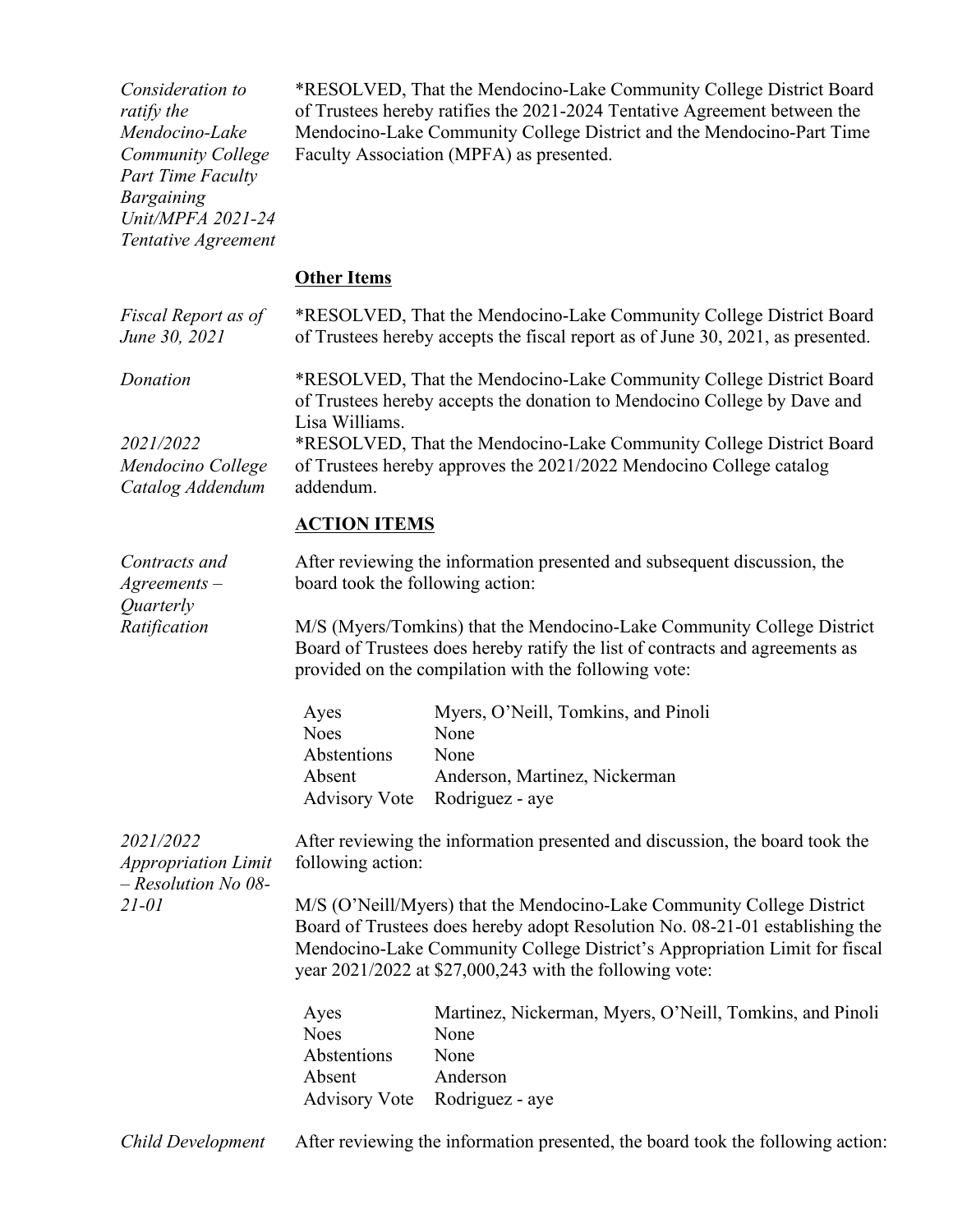| Center Contract-                                    |                                                                                                                                                                                                                                                                |                                                                                                                                                                                           |  |
|-----------------------------------------------------|----------------------------------------------------------------------------------------------------------------------------------------------------------------------------------------------------------------------------------------------------------------|-------------------------------------------------------------------------------------------------------------------------------------------------------------------------------------------|--|
| Resolution 08-21-02                                 | M/S (Nickerman/Myers) that the Mendocino-Lake Community College<br>District Board of Trustees does hereby adopt Resolution 08-21-02, California<br>Department of Education Contract Number CCTR-0148 in the amount of<br>\$223,908.00 with the following vote: |                                                                                                                                                                                           |  |
|                                                     | Ayes                                                                                                                                                                                                                                                           | Martinez, Nickerman, Myers, Anderson, O'Neill, Tomkins,<br>and Pinoli                                                                                                                     |  |
|                                                     | <b>Noes</b>                                                                                                                                                                                                                                                    | None                                                                                                                                                                                      |  |
|                                                     | Abstentions                                                                                                                                                                                                                                                    | None                                                                                                                                                                                      |  |
|                                                     | Absent                                                                                                                                                                                                                                                         | Anderson                                                                                                                                                                                  |  |
|                                                     | <b>Advisory Vote</b>                                                                                                                                                                                                                                           | Rodriguez - aye                                                                                                                                                                           |  |
| <b>Child Development</b><br>Center Contract-        |                                                                                                                                                                                                                                                                | After reviewing the information presented, the board took the following action:                                                                                                           |  |
| Resolution 08-21-03                                 | M/S (Nickerman/Myers) that the Mendocino-Lake Community College<br>District Board of Trustees does hereby adopt Resolution 08-21-03, California<br>Department of Education Contract Number CSPP-1295 in the amount of<br>\$249,209.00 with the following vote: |                                                                                                                                                                                           |  |
|                                                     | Ayes                                                                                                                                                                                                                                                           | Martinez, Nickerman, Myers, Anderson, O'Neill, Tomkins,<br>and Pinoli                                                                                                                     |  |
|                                                     | <b>Noes</b>                                                                                                                                                                                                                                                    | None                                                                                                                                                                                      |  |
|                                                     | Abstentions                                                                                                                                                                                                                                                    | None                                                                                                                                                                                      |  |
|                                                     | Absent                                                                                                                                                                                                                                                         | Anderson                                                                                                                                                                                  |  |
|                                                     | <b>Advisory Vote</b>                                                                                                                                                                                                                                           | Rodriguez - aye                                                                                                                                                                           |  |
| <b>Board Policy</b><br>Deletion – Second<br>Reading | following action:                                                                                                                                                                                                                                              | After reviewing the information presented and discussion, the board took the                                                                                                              |  |
|                                                     |                                                                                                                                                                                                                                                                | M/S (Nickerman/Tomkins) that the Mendocino-Lake Community College<br>District Board of Trustees does hereby approve deletion of Board Policy 718<br>as presented with the following vote: |  |
|                                                     | Ayes                                                                                                                                                                                                                                                           | Martinez, Nickerman, Myers, Anderson, O'Neill, Tomkins,<br>and Pinoli                                                                                                                     |  |
|                                                     | <b>Noes</b>                                                                                                                                                                                                                                                    | None                                                                                                                                                                                      |  |
|                                                     | Abstentions                                                                                                                                                                                                                                                    | None                                                                                                                                                                                      |  |
|                                                     | Absent                                                                                                                                                                                                                                                         | Anderson                                                                                                                                                                                  |  |
|                                                     | <b>Advisory Vote</b>                                                                                                                                                                                                                                           | $Rodriguez - aye$                                                                                                                                                                         |  |
|                                                     | <b>INFORMATIONAL REPORTS</b>                                                                                                                                                                                                                                   |                                                                                                                                                                                           |  |
| Mendocino College<br>Foundation, Inc.               |                                                                                                                                                                                                                                                                | A written report was submitted by the Mendocino College Foundation staff.<br>Joe Atherton, Director of Fiscal Services stated he had nothing to add.                                      |  |
| <b>Constituents Group</b><br>Reports                | <b>Academic Senate</b><br>stated she had nothing to add.                                                                                                                                                                                                       | A written report was submitted by Academic Senate President Indermill who                                                                                                                 |  |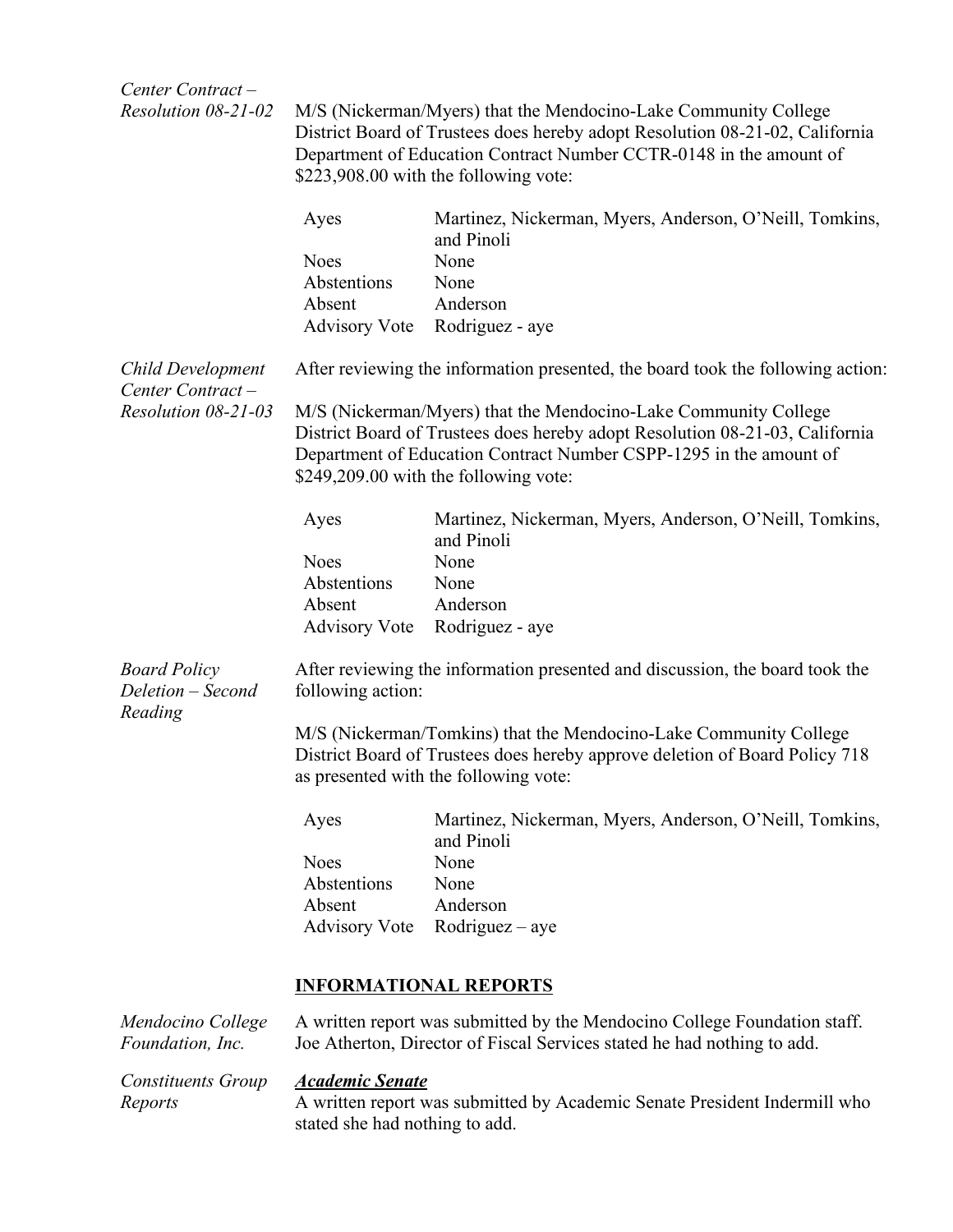## *Classified Senate*

A written report was submitted by Classified Senate President Lauren Simmonds who stated she had nothing to add.

## *Management Team*

A written report was submitted by Management Team President Janet Daugherty who stated she had nothing to add.

# **TRUSTEE COMMUNICATION**

| Establishment of<br><b>Board Policies and</b><br>Procedures Ad-Hoc<br>Committee | The following board members were appointed to the board policies and<br>procedures ad-hoc committee which will be responsible for reviewing the<br>policies and procedures in section two prior to submission to the full board for<br>final approval.                                                  |  |
|---------------------------------------------------------------------------------|---------------------------------------------------------------------------------------------------------------------------------------------------------------------------------------------------------------------------------------------------------------------------------------------------------|--|
|                                                                                 | Trustee O'Neill and Trustee Martinez will be working with the<br>$\bullet$<br>Superintendent/President on the policies and procedures in section two<br>throughout the year. Superintendent/President Karas will reach out to<br>them to finalize the next steps in the process.                        |  |
| <b>Trustee Decorum</b>                                                          | Board President Pinoli lead the discussion on trustee decorum.                                                                                                                                                                                                                                          |  |
|                                                                                 | Trustee Pinoli outlined the process in which he was involved regarding the<br>paramedic program. He outlined how the initial discussion came about, how<br>he presented the topic for discussion at the board meeting, and then talked<br>about the college approval process which can be very lengthy. |  |
|                                                                                 | He asked that when any trustee has something they would like to have<br>introduced, please be sure to take it through the appropriate steps and don't<br>take it upon yourself to work outside the process.                                                                                             |  |
| <b>Trustee Reports</b>                                                          | Trustees commented orally on their recent college-related activities.                                                                                                                                                                                                                                   |  |
|                                                                                 | Trustee Martinez stated she had nothing to report at this time.                                                                                                                                                                                                                                         |  |
|                                                                                 | Trustee Myers added she had nothing to report.                                                                                                                                                                                                                                                          |  |
|                                                                                 | Trustee Nickerman informed the board he had nothing to report.                                                                                                                                                                                                                                          |  |
|                                                                                 | Trustee O'Neill had nothing to report at this time.                                                                                                                                                                                                                                                     |  |
|                                                                                 | Trustee Tomkins stated he had nothing to report.                                                                                                                                                                                                                                                        |  |
|                                                                                 | Trustee Pinoli had nothing to add.                                                                                                                                                                                                                                                                      |  |
|                                                                                 | Student Trustee Rodriguez stated he had nothing to report.                                                                                                                                                                                                                                              |  |
| Future Agenda Items                                                             | The current list of future agenda items includes the following with additional<br>comments from members of the Board of Trustees:                                                                                                                                                                       |  |